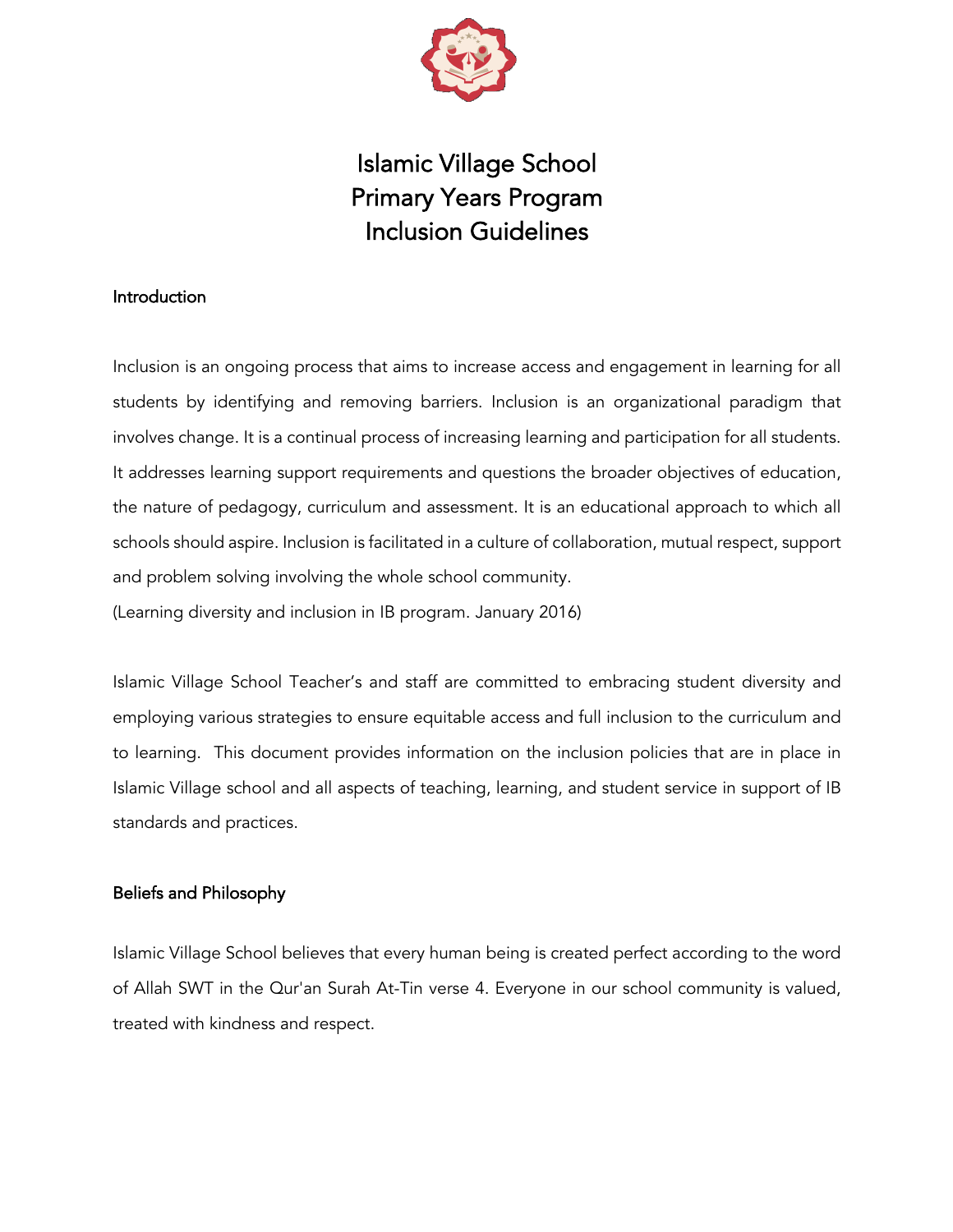

In addition, the Islamic Village School also has a belief and philosophy in an inclusive approach to teaching, learning and assessment:

- Students can learn and reach their full potential
- All Teachers and Staff will embrace a whole child with student-centered approach.
- Students have the right to access all learning opportunities and be an active participant in educational decisions
- Student agency, voice, and choice are key components of the learning experience
- Diversity and inclusion provide valuable learning opportunities for all members of the school community
- Families are key partners in providing an inclusive culture and learning experience
- All members of the school community will embody the IB learner profile attributes
- All members of the school community will actively work to identify and eliminate barriers to access and learning and share responsibility for the success of all students
- A variety of learning modes and strategies allow students to maximize growth and learning
- A variety of teaching, learning, and assessment practices allow students to learn and demonstrate what they know in multiple and varied ways
- The work of inclusion must be reflective and ongoing

### **Practices**

Islamic Village Schools' staff utilize inclusive and equitable practices in all aspects of education, including enrollment, program and course placement, resource allocation, facilities, curriculum planning, teaching, assessment, supplemental support services, and access to academic and non-academic school-related experiences. The school utilizes the IB four principles of good practice in teaching to promote equal access to the curriculum.

(Learning diversity and inclusion in IB program January 2016)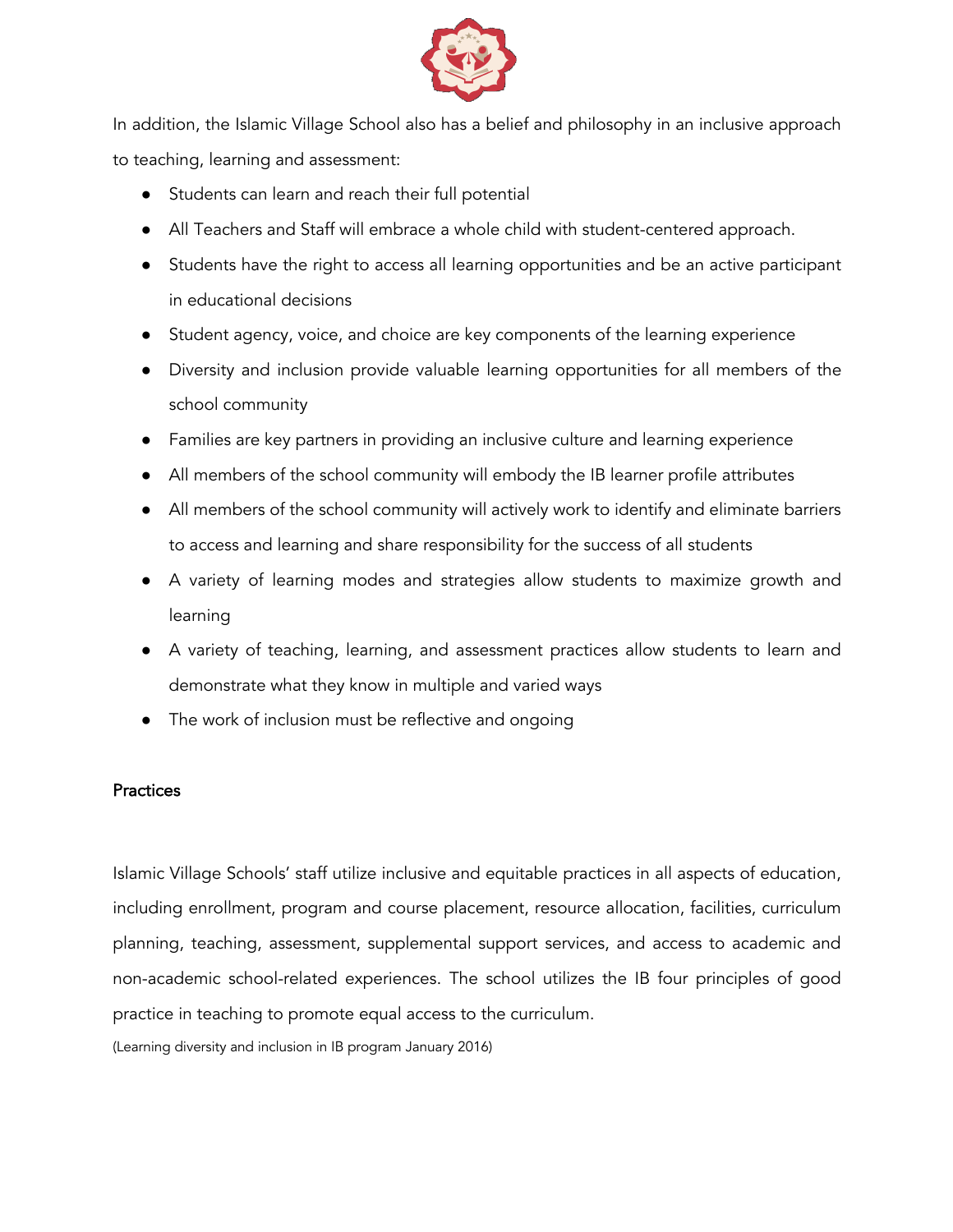

Additionally, the following practices are applied in schools:

- Proactive and appropriate identification and evaluation of students with disabilities or other special needs in accordance with Regulation of the Minister of Education and Culture of the Republic of Indonesia No. 157 of 2014 concerning Special Education Curriculum Article 4.
- Providing supportive, appropriate, inclusive, and responsive learning environment for students that meet defined needs academically, behaviorally, and social emotionally.
- Monitor student status and progress, clearly communicate that status to all involved, and be responsive to needed adjustments including re-evaluation of students
- Utilize differentiated instructional models, evidence-based programs, evaluations and assessments to provide high-quality support to students with special needs
- Intentionally develop plans as a collaborative effort between outside agencies, IVS staff, and families that meet the unique needs of our students with exceptionalities
- Parents of students with special needs are required to provide shadow teachers for their sons and daughters independently.

## School Services and Supports

Many students have special academic, social-emotional, and mental health needs. To meet the needs of these students and ensure they are reaching their fullest potential, the school provides a variety of services and support.

The below list represents some of the programs, services, supports, and accommodations Islamic Village Schools provides to students.

- English For Beginner
- School Psychologist
- **Counselors**
- Reading Class